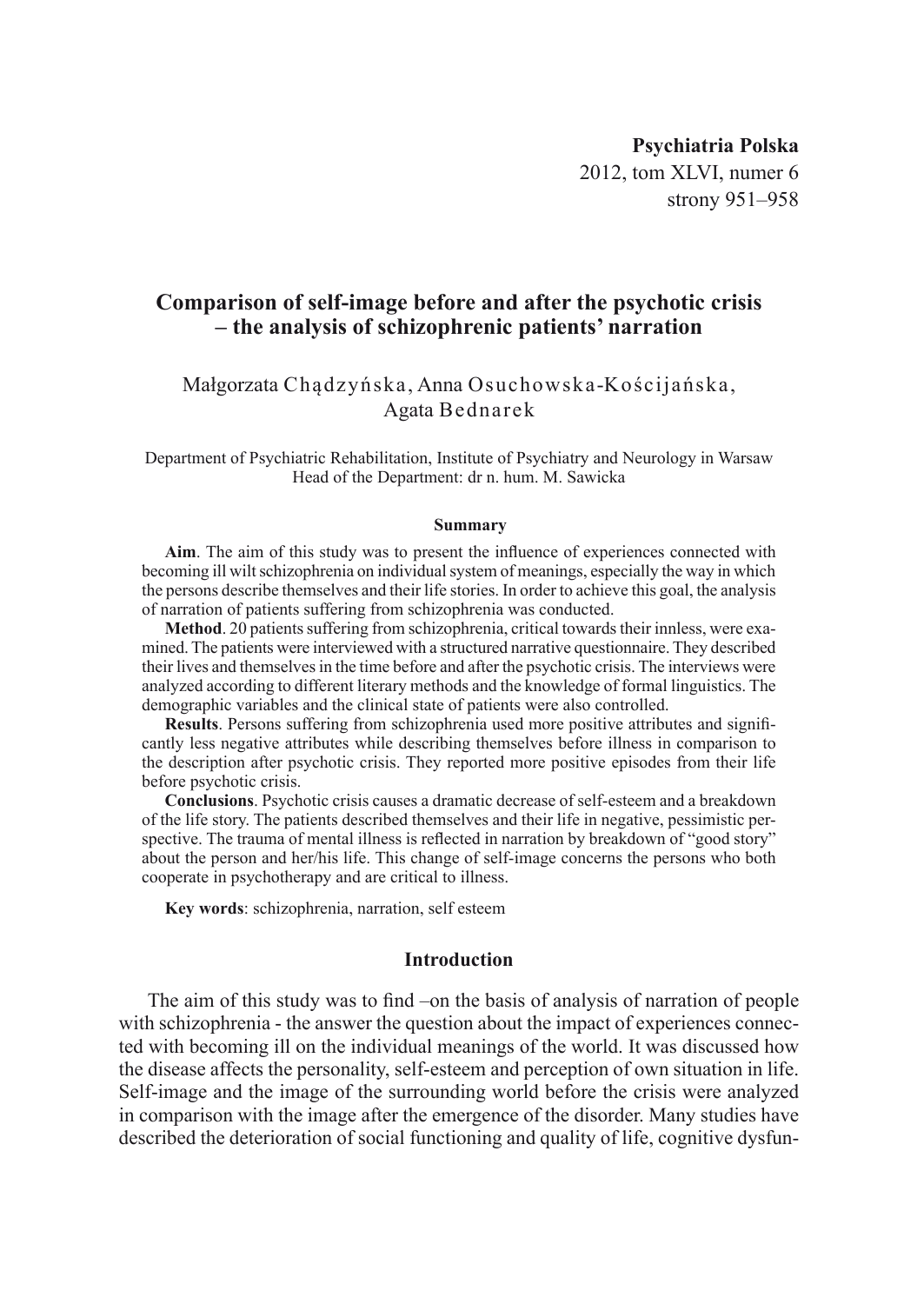ctions, the effect of stigma as a result of disease [1, 2, 3]. There are also analyzes in the narrative studies describing the disturbance of narration in schizophrenia [4, 5, 6]. This following paper adopted a different perspective of interests. This is not an attempt to answer the question how schizophrenia worsens functioning, but what are the subjectively experienced changes resulting from the illness. It is a point of view similar to that adopted by the Psychiatric Rehabilitation Department in studies on quality of life, in which the subjective quality of life was evaluated [2, 7, 8, 9].

The work is located in in the stream of narrative studies in psychology. Description of the sense of change through the narration analysis, is not limited by any imposed categories of interpretation. The self-image is created by auto-narration, which is the story of life answering the question "Who am I?". In studies on narration theoretical grounds are assumed that people give meaning to their lives and relationships transforming experiences into the story [10, 11, 12]. The narration, in a variety of psychological concepts, is understood as a cognitive schema (in the form of stories) that controls the processes of perception, interpretation and memory of events, and also that enables acting in accordance with the knowledge contained within it [13, 14, 15, 16, 17]. A special form of narration is auto-narration, that is a story about own life that creates the identity of the individual. It contains knowledge about oneself and determines the way of being in the world. As the individuals' inner world of meanings, it is a hidden construct Its approximations are auto-narration texts (identity narrations). They are usually stories, that is extended speech monologue, containing – usually arranged chronologically – important events, whose main character is the narrator himself, and own descriptive characteristics.

Therefore the a way of life of the individual can be examined analyzing the properties of her/his life stories that has in her/his mental repertoire [13, 16, 18, 19, 20, 21, 22]. In the concept of polyphonic self [17, 16, 23], it is assumed that it can take various subject positions and from their perspective a lot of stories can be created about oneself, that describe it in different aspects. These are the descriptions of the "self" referring to the social roles fulfilled. These descriptions will vary in content and way of creating the text due to the position adopted by the narrator and to which of the roles is presented. It can be expected that stories about themselves in health and about the experience of illness will be different because of the meanings that the individuals assign to schizophrenia in their lives.

The meaning of the experience of schizophrenia for the individual is understood variously depending on the adopted theoretical framework. There is a consensus that it is not only a disorder of the psychophysical body of a man, but relating to personality, identity, social functioning, relationships with significant people [24, 25, 26, 27]. In the existential point of view schizophrenia is understood as a specific way of being in the world and transcending the world [28, 29, 30]. The shape, the theme of psychotic symptoms have their own meaning and structure – created by an individual in order to maintain personal uniformity in the face of danger of disintegration. It is a shape drawn from the chaos of experience as an escape from the tension. Delusions can be categorized according to patterns of their content, but they always have a unique shape,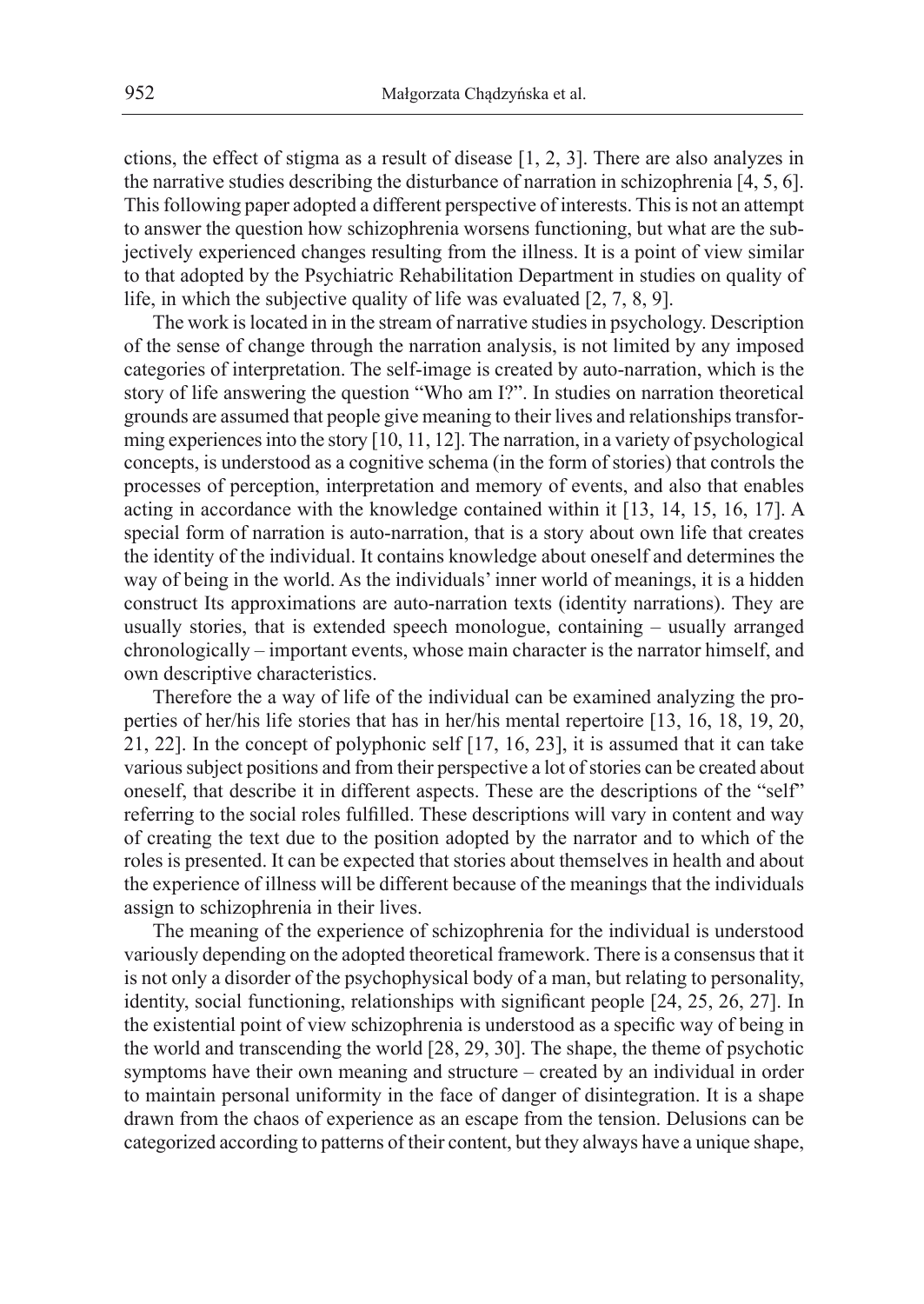often relate to significant persons from the immediate environment, and the person's self is standing in the center of the events taking place.

Developing schizophrenia is often associated with the breakdown of the life line. One may wonder whether it is only a change in functioning, or rather a deeper change, relating to personality. Having a psychotic episode is a crisis experience, it can be combined with a decrease in self-esteem, a sense of loss of meaning in life, the collapse of plans for life, a sense of stigma, reduced quality of life [1, 3, 31, 32, 33, 34]. Disorder that affects personality, should influence the image and self-evaluation.

## **Material**

In this study, 20 people with schizophrenia were examined – patients of the Psychiatric Rehabilitation Day Hospital and participants of the IPiN Therapy Workshops. The subjects aged 22–63 years (mean age 41 years), had mainly secondary education (75%) and were of free status (80% unmarried). Patients were ill from 3 to 35 years – mean 15 years, during which time they were hospitalized for 2–38 times (mean 9), the total length of hospitalizations was within the range of 3–64 months (mean 23 months). Age of disease onset ranged from 15 to 44 years of age (mean age 26).

All subjects have been in a stable clinical condition, in remission of psychotic symptoms (PANSS scores for individuals below 120 pts.), critical towards symptoms of the disease (in the assessment of therapists and PANSS: results of questions concerning cooperation, criticism and insight, disorientation , preoccupation with thoughts of less than 4 pts.). In high degree they cooperated in the treatment and remained in prolonged therapy contact The study group was diverse in terms of demographic variables but consistent in terms of the attitude to co-operation in the treatment and therapy, and in critical and reflective attitude to the disease and the experiences connected with it.

#### **Method**

Within the research partly directed narrative interviews were carried out [35], and the PANSS symptom scale and Questionnaire of socio-demographic data were filled in. Each person tested submitted two interviews: "I, as a healthy person" and "I, as a person suffering from schizophrenia". During the interview the persons spoke on topics related to themselves, their abilities, actions taken, interests, contacts and experiences from the two periods of life. Statements were recorded and then transcribed. The interview was partly directed by the individual therapists of the examined patients. It was decided to collect data in such way that would allow the creation of the most comprehensive, long, abundant in the details texts, so as to compensate for the difficulties of people with schizophrenia in the creation of a coherent narration.

The material for analysis were stories of people with schizophrenia about themselves and life experiences from before and after the onset of illness Analysis of the obtained texts allowed for a description of the variables "self-characteristics", "and a way of describing life events. Self-characteristics are recognized as an emotional attitude to the persons themselves: self-satisfaction and the ability to describe oneself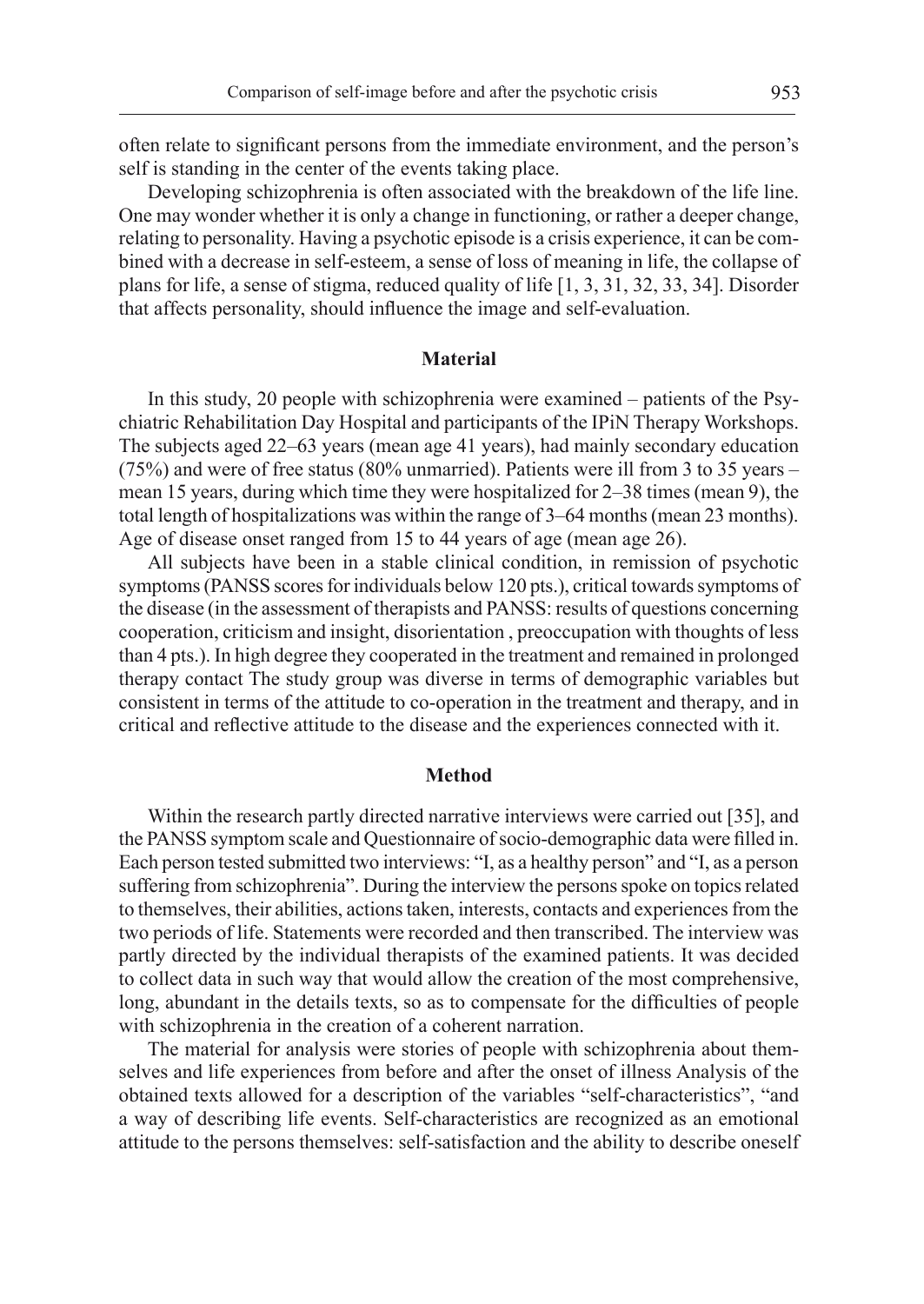in different aspects. Indicators of self-image are: 1 – the number of attributes marked emotionally positively, 2 – the number of attributes marked emotionally negatively, 3 - evaluative self-assessment, namely the difference between the number of positively and negatively marked attributes. The ability to describe oneself in various aspects – that is the extent of self-description, was assessed on the basis of the total number of attributes used to self- description.

The variable "way of describing life events" was analyzed in terms of the emotional climate stories contained in the texts of the subjects. The indicators were: 1– the number of stories (episodes) with a positive climate; 2 – number of episodes with negative climate. In addition, the total number of episodes has been studied in order to compare the length of the narrations of these two periods of life. This is part of a broader analysis of texts carried out previously (36, 37).

#### **Results**

Two narrations of the respondents were compared – descriptions of self and life prior to and after the period of a psychotic crisis, until now. The results are presented in Table 1

| <b>ATTRIBUTES</b> |                         |                         |                           |                                                      |                         |                         |                           |                                          |  |  |  |  |
|-------------------|-------------------------|-------------------------|---------------------------|------------------------------------------------------|-------------------------|-------------------------|---------------------------|------------------------------------------|--|--|--|--|
| Mean<br><b>SD</b> | positive<br>interview 1 | negative<br>interview 1 | attributes<br>interview 1 | evaluative<br>lassessment interview 2<br>interview 1 | positive                | negative<br>interview 2 | attributes<br>interview 2 | evaluative<br>lassessment<br>interview 2 |  |  |  |  |
|                   | 27.40                   | 14.70                   | 42.60                     | 12.60                                                | 12.40                   | 23.50                   | 36.00                     | $-11.10$                                 |  |  |  |  |
|                   | 16.30                   | 10.40                   | 25.20                     | 10.40                                                | 8.60                    | 11.80                   | 16.70                     | 12.10                                    |  |  |  |  |
| <b>EPISODES</b>   |                         |                         |                           |                                                      |                         |                         |                           |                                          |  |  |  |  |
| Mean<br><b>SD</b> | positive<br>interview 1 | negative<br>interview 1 | episodes<br>interview 1   | positive<br>interview 2                              | negative<br>interview 2 | episodes<br>interview 2 |                           |                                          |  |  |  |  |
|                   | 5.70                    | 3.80                    | 9.70                      | 3.20                                                 | 5.40                    | 8.70                    |                           |                                          |  |  |  |  |
|                   | 3.30                    | 2.40                    | 4.80                      | 2.50                                                 | 3.80                    | 5.70                    |                           |                                          |  |  |  |  |

Table 1. **The means of the studied narrative variables in the texts: 1 – "I, as a healthy person" and 2 – "I, as a person suffering from schizophrenia" (n = 20)**

To compare the two described above narrations of the respondents, the Student's t test was used. The results are shown in Table 2 **–** *next page.*

Patients with schizophrenia used a significantly more positive and significantly less negative terms to describe themselves from the period before the illness the in comparison with the description after the occurrence of psychotic crisis. At the same time, the numbers of all the used attributes were comparable in both auto-narrations. Comparing the overall evaluative self-assessment it was found that the subjects significantly higher assessed themselves as a healthy person than themselves in illness. In the case of the period before the illness, self-assessment was positive, and after the psychotic crisis the general evaluative self-report was negative.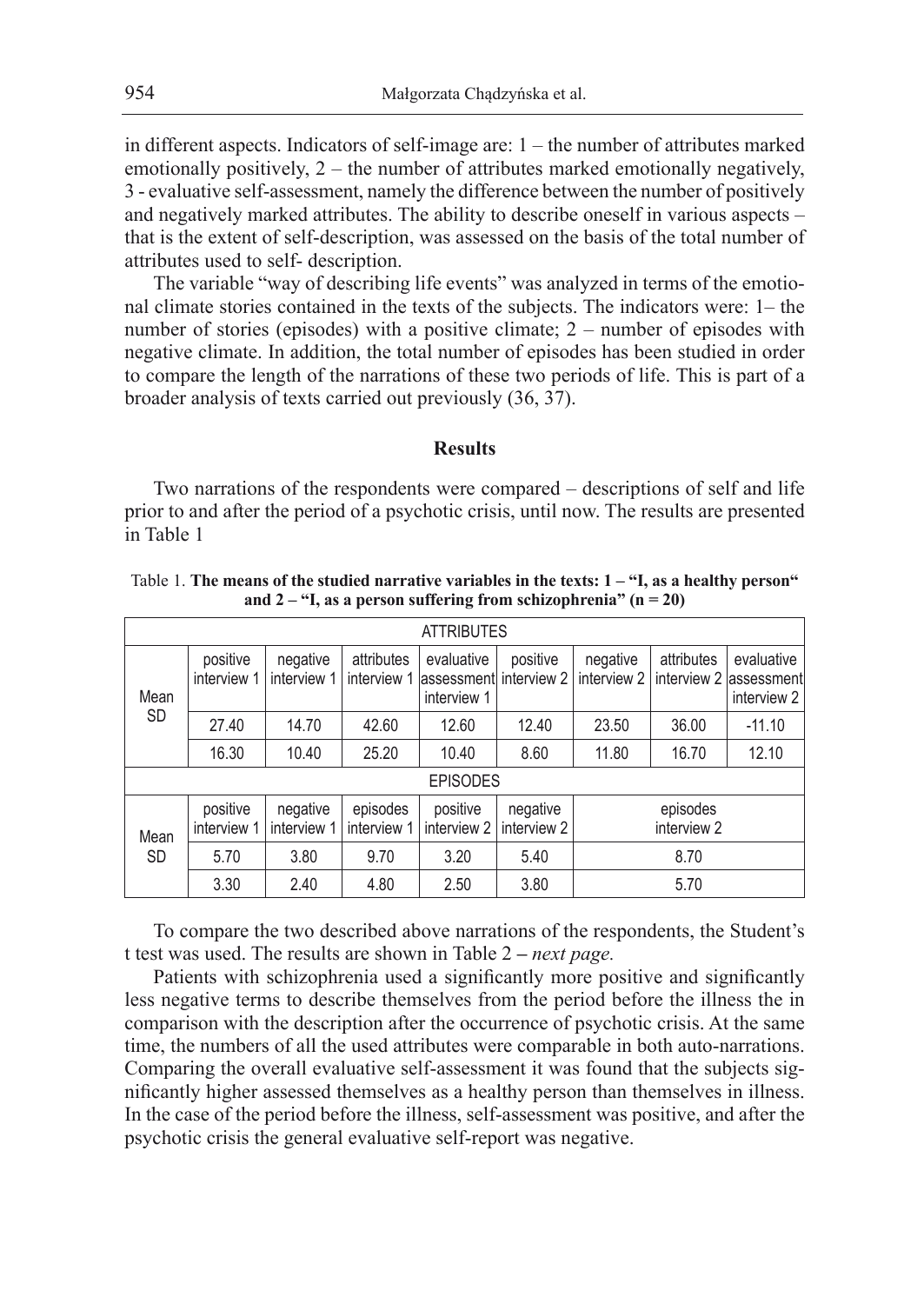|                                 | Mean difference between<br>1 and 2 interview | <b>SD</b> | ł*      | р        |
|---------------------------------|----------------------------------------------|-----------|---------|----------|
| positive attributes in. 1 in. 2 | 14.90                                        | 12.57     | 5.18    | < 0.0001 |
| negative attributes in. 1 in. 2 | $-8.80$                                      | 10.99     | $-3.48$ | 0.003    |
| attributes in. $1 - in. 2$      | 6.60                                         | 16.95     | 1.71    | 0.105    |
| assessment 1 - assessment 2     | 23.70                                        | 16.78     | 6.17    | < 0.0001 |
| positive episodes in. 1 in. 2   | 2.60                                         | 2.61      | 4.31    | < 0.0001 |
| negative episodes in 1 in 2     | $-1.60$                                      | 3.29      | $-2.16$ | 0.044    |
| episodes in. $1 - in. 2$        | 1.00                                         | 4.32      | 1.01    | 0.326    |

Table 2. **The results of intergroup comparisons for dependent samples 1 – "I, as a healthy person" and 2 – "I, as a person suffering from schizophrenia" (n = 15)**

In the description of the reality from the pre-illness period subjects uttered significantly more events of positive course compared to the time after the psychotic crisis. There was also a tendency for fewer episodes quoting of negative climate in describing the first period. At the same time, the subjects presented a comparable number of special events in their lives in both descriptions.

#### **Discussion of results**

 The obtained results support the hypothesis about self-image change with the onset of psychotic crisis. This change was manifested by reduced self-esteem. People with schizophrenia perceive themselves in a more negative light in the period after falling ill in comparison with the image of self as a healthy person. "I, as a healthy person" is on average evaluated on  $+ 12$ , and "I, after psychotic crisis" on  $- 11$ . This is not a drop of a few points., but a dramatic change - reversing the evaluation. One might speak here about the collapse of self-esteem. If considering it not only in terms of assessment, but specifying concrete characteristics : "I used to be fit, outgoing, intelligent, I could focus, was able to cope with my life, I was independent, active, I was soul of the party, good student, cheerful student", and now: "I cannot concentrate, I am lonely, isolated, indifferent, disorganized, there is something wrong with me, I am useless, I am ill, worse, inefficient" – then comparison of these contents may indicate in the narration disclosure of the identity crisis. It is a kind of phenomenon as if after schizophrenia onset the person was becoming someone else.

Moreover, the examined persons more negatively perceived their own history after the onset, recollected more life events with negative emotional climate and less positive episodes from this period of life. At the same time, the subjects presented a comparable number of special events in lives in both descriptions. The results point to the breakdown of the "good story" as an effect of schizophrenia [27, 38]. "Good story" is understood in two ways: on the one hand as a system of meanings based on the idea that the world is predictable, anticipation of mostly positive life events, realization of expectations and on the belief that the individuals have an impact on their own lives,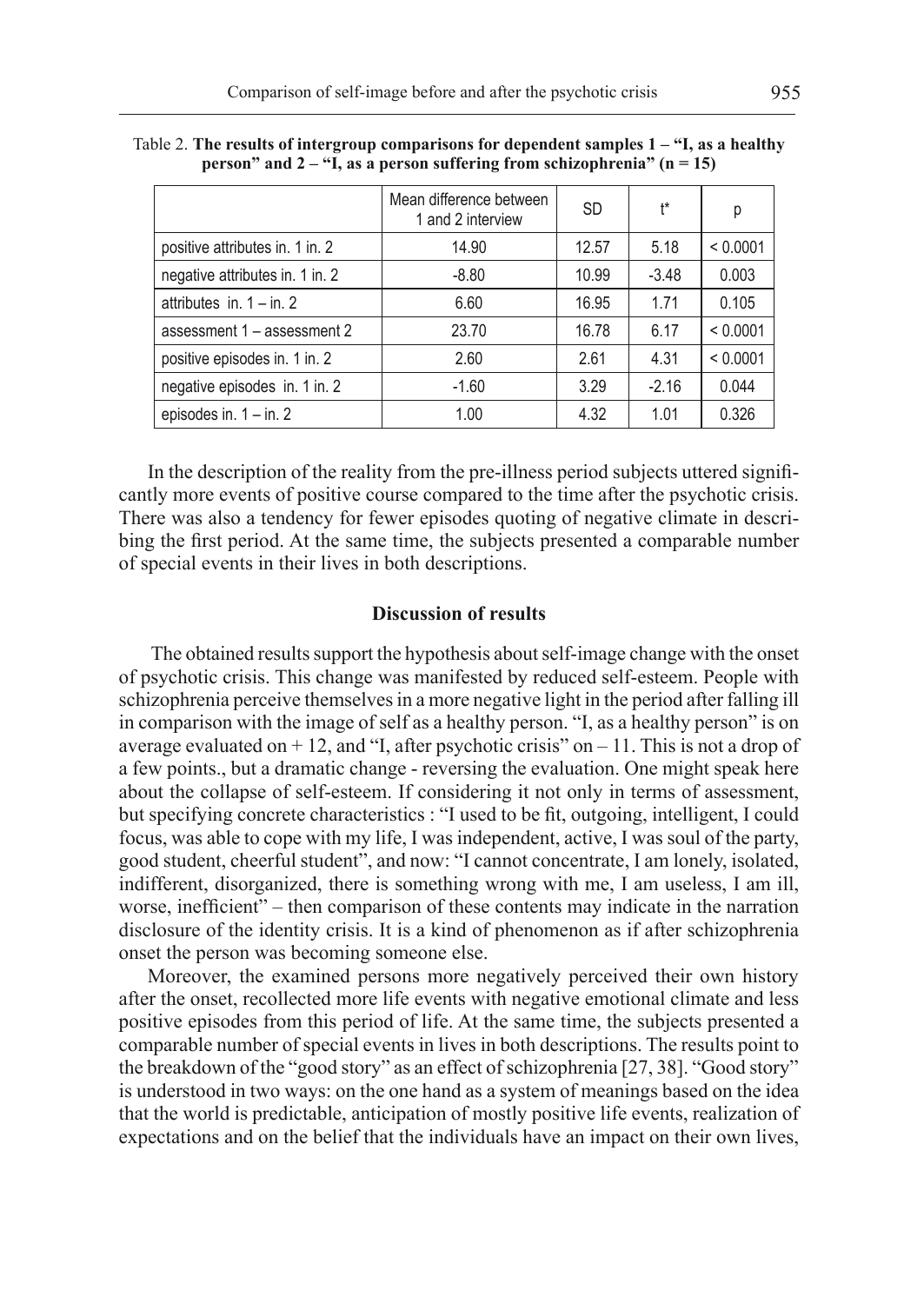on the other  $-$  a "good story" has some formal and content characteristics. The observed breakdown concerns changes in the system of meanings and in the presentation of the text. After falling ill the reality is presented as negatively emotionally marked: sad, threatening, unpredictable. Frequently occurs the motif of lose - of own abilities efficiency, hope, the collapse of the life line.

The concept of polyphonic self [16, 17, 23] assumes that the narration of the individual consists of stories uttered by the various positions of the self, endowed with voice. They concern the roles performed, comparisons to personal patterns, relationships and life experiences. They differ in the content, emotional tone, individual valuation due to the perspective taken by the examined person. Stories about self in health and about self experienced in sickness are different because of the meaning of schizophrenia in the life of the individual. The following work shows that the fact of getting ill allows for distinguishing in the description of own life and own person two narrations that differ in assessment of self and perception of life events. What applies to the period prior to the onset, is presented in a more positive way (in both aspects), as compared with the time after experiencing the crisis. Most often, the symptoms of schizophrenia evoke deterioration of social competences, which results in a lower number of positive experiences and more frequent failures, misfortunes, sad events. Also, the mere fact of getting ill brings suffering. At the same time the subjects are aware of the loss of some abilities, their own competence, which results in more critical self-assessment. Additional phenomenon may be idealizing self and own life in the period before the disease. Thus, people who have experienced mental health crisis, can describe their lives prior to disease as less problematic, more satisfying, interesting, happy - as a result of the adoption of certain "cognitive filter". From the perspective of time and knowledge of life – rich in experience of suffering and loss – what happened before the disease can be more valuable and idealized. However, it is not unequivocal, because the subjects did recollect dramatic events, of negative emotional climate, from that period. Trauma of mental illness is reflected in the narration by the breakdown of a "good story" about self and life. It should be kept in mind that this change of selfimage and image of own life was observed in persons critical towards symptoms they experienced, aware of their own situation, cooperating in therapy.

## **Conclusions**

With the onset of psychotic crisis the self-esteem of people with schizophrenia changed dramatically. Such an extensive change of self-image, very emotional, can be compared to an identity crisis.

- The subjects examined more negatively perceived their own story of life after falling ill, which indicates a positive auto-narration breakdown, which may be the result of developing schizophrenia. This can be due to changes in perspective, in relation to the experienced suffering and deterioration of social competences, as well as idealizing own life from the period before the psychotic crisis.
- Trauma of mental illness is reflected in the narration by the breakdown of a "good story" about self and own life.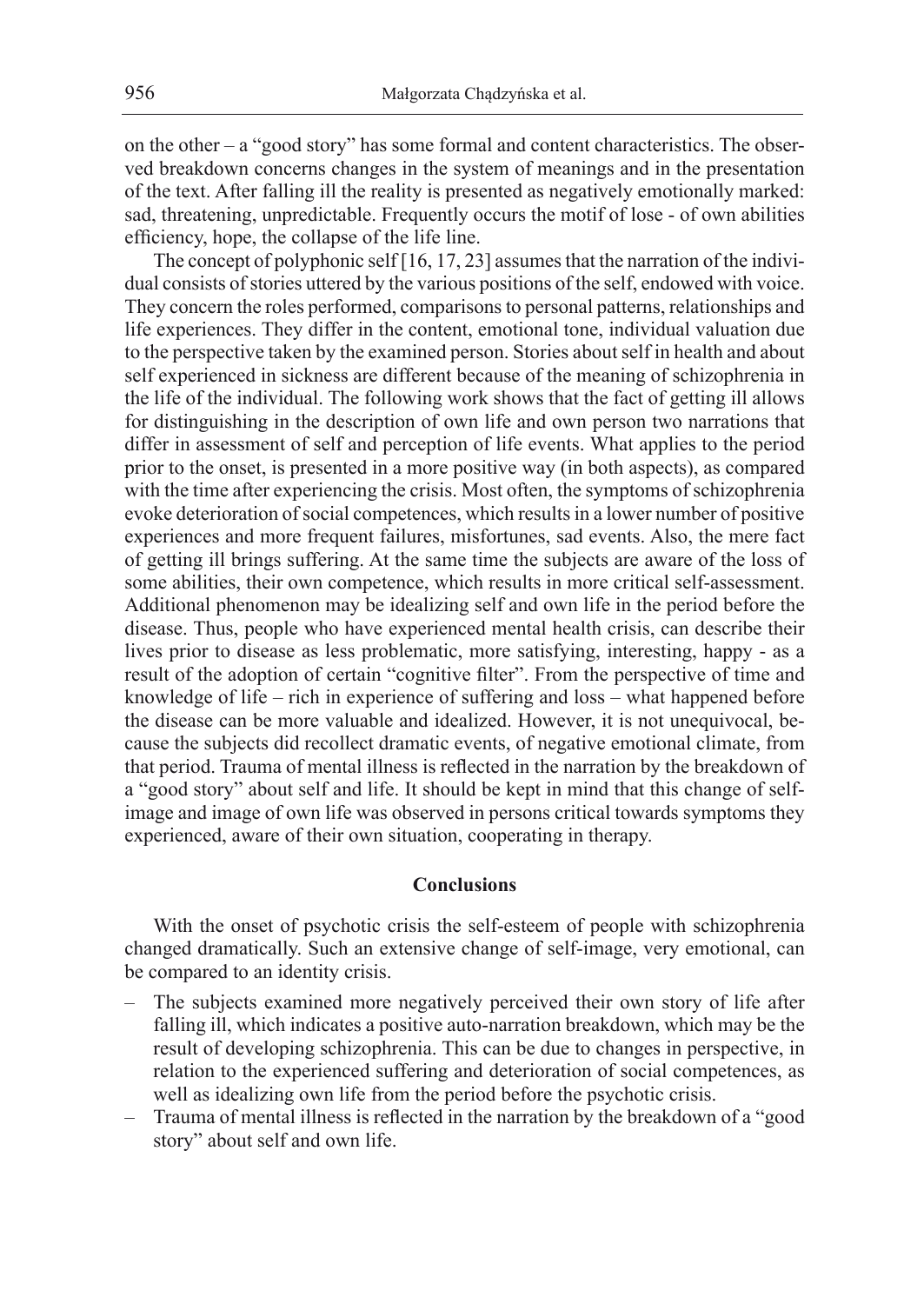– These mentioned regularities concerned persons critical towards the experienced symptoms of the disease, undertaking conscious reflection on their own life situation, cooperating in therapy.

## **References**

- 1. Angermeyer MC, Beck MS, Holzinger A. *The stigma of mental illness: Patients' anticipations and experiences*. Int. J. Social Psychiatry 2004; 50, 2: 153–162.
- 2. Spiridonow K, Kasperek B, Chądzyńska M. *Jakość życia a funkcjonowanie pacjentów chorych na schizofrenię w ocenie pacjentów, ich rodzin i terapeutów.* Bad. Schizofr. 2004; 5: 470.
- 3. Lysaker PH, Davis LW, Warman DM, Strasburger A, Beattie N. *Stigma, social function and symptoms in schizophrenia and schizoaffective disorder: Associations across 6 months*. Psychiatry Res. 2007; 149, 1–3: 89–95.
- 4. Woźniak T. *Zaburzenia języka w schizofrenii.* Lublin: Wydawnictwo UMCS; 2000.
- 5. Woźniak T. *Narracja w schizofrenii*. Lublin: Wydawnictwo UMCS; 2005.
- 6. Czernikiewicz A. *Przewodnik po zaburzeniach językowych w schizofrenii.* Warszawa: IPiN; 2004.
- 7. Chądzyńska M, Kasperek B, Spiridonow K. *Zmienne kliniczne i demograficzne a jakość życia osób przewlekle chorych na schizofrenię.* Wiad. Psychiatr. 2001; 4, 4: 275–281.
- 8. Spiridonow K, Kasperek B, Chądzyńska M. *Jakość życia a funkcjonowanie pacjentów chorych na schizofrenię w ocenie pacjentów, ich rodzin i terapeutów.* Post. Psychiatr. Neurol. 2003; 12, 3: 293–309.
- 9. Kasperek B, Spiridonow K, Chądzyńska M. *Jakość życia a koncepcja siebie osób przewlekle chorych na schizofrenię poddawanych rehabilitacji psychiatrycznej.* Psychoter. 2003; 3 (126): 46–59.
- 10. White M, Epston D. *Narrative means to therapeutic ends.* New York: Norton; 1990.
- 11. Mink LA. *History and fiction as modes of comprehension.* New Liter. Hist. 1969; 1: 556–569.
- 12. Hardy B. *Towards a poetics of fiction: an approach through narrative.* Novel 1968; 2: 5–14.
- 13. Trzebiński J. *Narracyjne formy wiedzy potocznej.* Poznań: Nakom; 1992.
- 14. Trzebiński J, red. *Narracja jako sposób rozumienia świata.* Gdańsk: Gdańskie Wydawnictwo Psychologiczne; 2002.
- 15. Gergen KJ, Gergen MM. *Social construction narratives accounts.* W: Gergen K, Gergen M, red. *Historical social psychology.* Hilsdale, New York: Erlbaum; 1984, s. 26–62.
- 16. McAdams DP. *Power, intimacy and life story. Personal inquires into identity*. Illinois: The Dorsey Press, Homewood; 1985.
- 17. Hermans HJM. *Voicing the self: From information processing to dialogical interchange.* Psychol. Bull. 1996; 119: 31–50.
- 18. Straś-Romanowska M, red. *Na tropach psychologii jako nauki humanistycznej.* Warszawa, Wrocław: PWN; 1995.
- 19. Dryll E, Cierpka A. *Badanie treści etosu rodzinnego poprzez analizę narracji.* Kwart. Pol. Psychol. Rozw. 1996; 1: 33–48.
- 20. Rosenthal G. *Rekonstrukcja historii życia: wybrane zasady generowania opowieści w wywiadach biograficzno-narracyjnych*. W: Włodarek J, Ziółkowski M, red. *Metoda biograficzna w socjologii*. Warszawa–Poznań: PWN; 1990, s. 97–112.
- 21. McKinley Runyan W. *Historie życia a psychobiografia.* Warszawa: Wydawnictwo Naukowe PWN; 1992.
- 22. Rzepa T, Leoński J, red. *O biografii i metodzie biograficznej.* Poznań: Nakom; 1993.